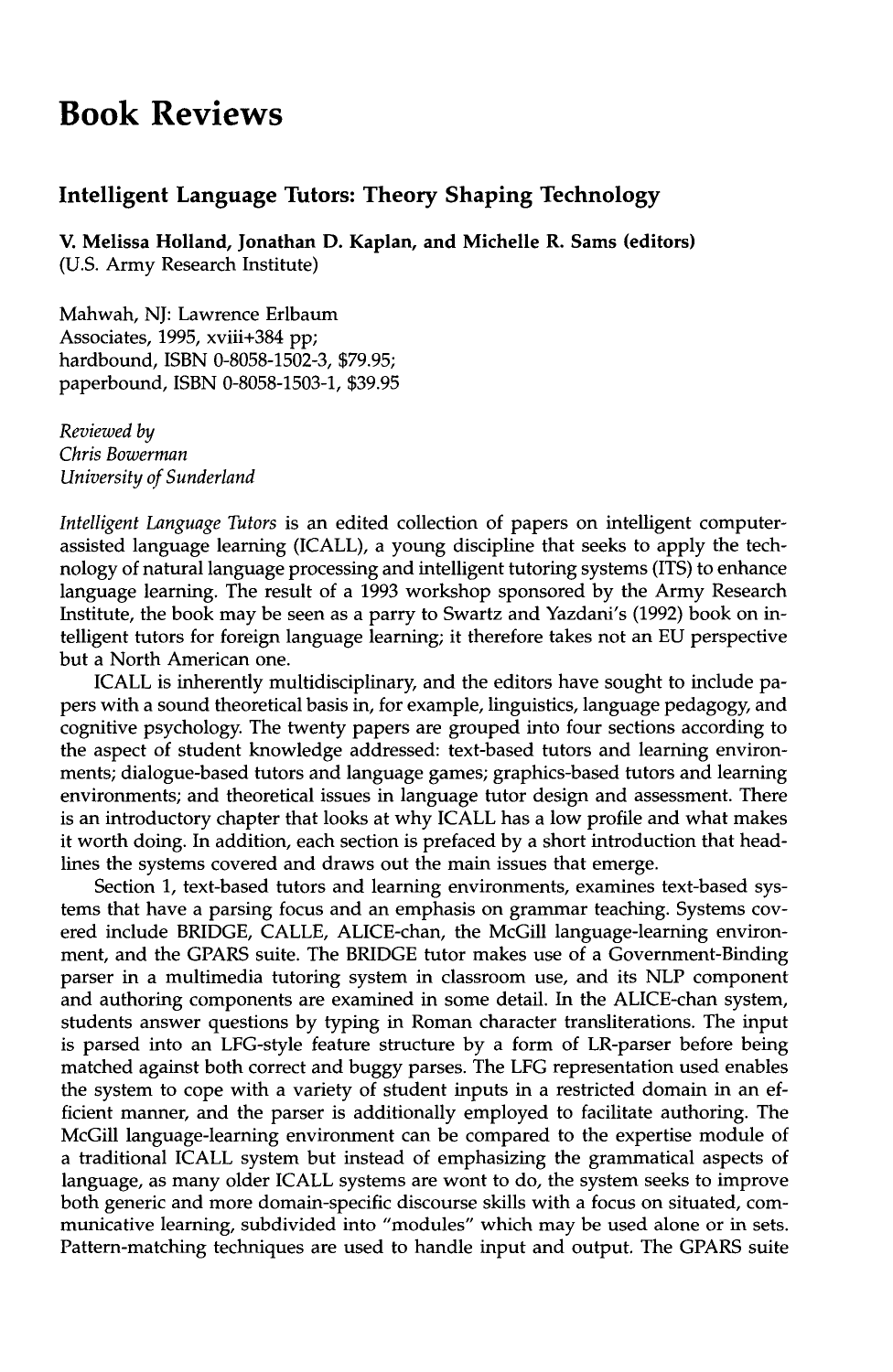consists of a transition-network parser, which can be used for student error diagnosis, language development, and competence evaluation.

Issues raised in this section include the compactness and efficiency of the grammars and parsers, the merits of network-based parsers for modeling competence, and error diagnosis and feedback.

Section 2, dialogue-based language games, covers just two systems: SPION and Herr Kommissar. The systems have a focus on text, but also include supporting graphics. Both systems are microworlds involving role-playing, and operate within a restricted domain. It is interesting to note that students using SPION found the non-ICALL version less intimidating, as it did not accept totally free input. Herr Kommissar employs a parser and discourse model with a case grammar. As the system seeks to provide students with practice in language production, it eschews a student model and notions of generative error models in favor of a model of student activity and the engaging of students in communicative practice. The key issue here is that of the importance and nature of feedback required for effective language learning.

Section 3, graphics-based language tutors, covers systems that use graphics to model a physical microworld and, therefore, offer a measure of immersion language learning. Systems covered include FLUENT, MILT, LINGWORLDS, and the related Athena language project. Two papers are devoted to each, so that the pedagogic and computational aspects of each system can be fully covered. FLUENT is a conversational ICALL system with a large NLP component and principled dialogue manager. The system employs sophisticated AI techniques, a student model to guide response production, and a minimalist tutorial component. LINGWORLDS concentrates on aural comprehension, which the student evidences by appropriately manipulating a microworld in response to speech. The system did not, at the time of writing, contain a major NLP component, but the writers of the system had engaged in lesson observation as a motivation for their system; this is still quite unusual in ICALL. In rooting the system in a formalized language-learning pedagogy, the team was able to concretize and evaluate some of the theoretical ideas employed. The Athena papers look in more detail at the NLP heart of FLUENT (e.g., the parser, linguistic theory, and error handling) and the MILT papers look in detail at the NLP component of BRIDGE's successor system, underlining the importance of semantics to ICALL. In MILT, semantics are handled by lexical-concept structures, which offer a uniform, primitive-based, multilingual description of language. While the techniques discussed are ideal for question-answering systems, the issue of inference still needs to be tackled.

Issues arising from this section include the role of the microworld in constraining student input and the complexity of the NLP required, the current lack of formalized theories of language teaching that can be directly employed in ICALL, the extent to which more behavioral language-teaching theories may still have a role to play, the role of graphics in overcoming the need for students to produce the foreign language, and the authorability of intelligent courseware.

The final section, on theoretical issues in language tutor design and assessment, seeks to assess the contributions made to ICALL research by the systems covered in the book. The papers cover some basic questions to be answered in ICALL evaluation studies, the importance and potential benefits of ICALL research to artificial intelligence, linguistics and language learning (with interesting discussion of the potential red-herring debate around grammatical or communicative ICALL), the role of the teacher, and current theories of language learning that ought to be considered in ICALL design.

*Intelligent Language Tutors* suffers from the usual coherence problems associated with collections of papers. Even though there is some cross-referencing, there is little